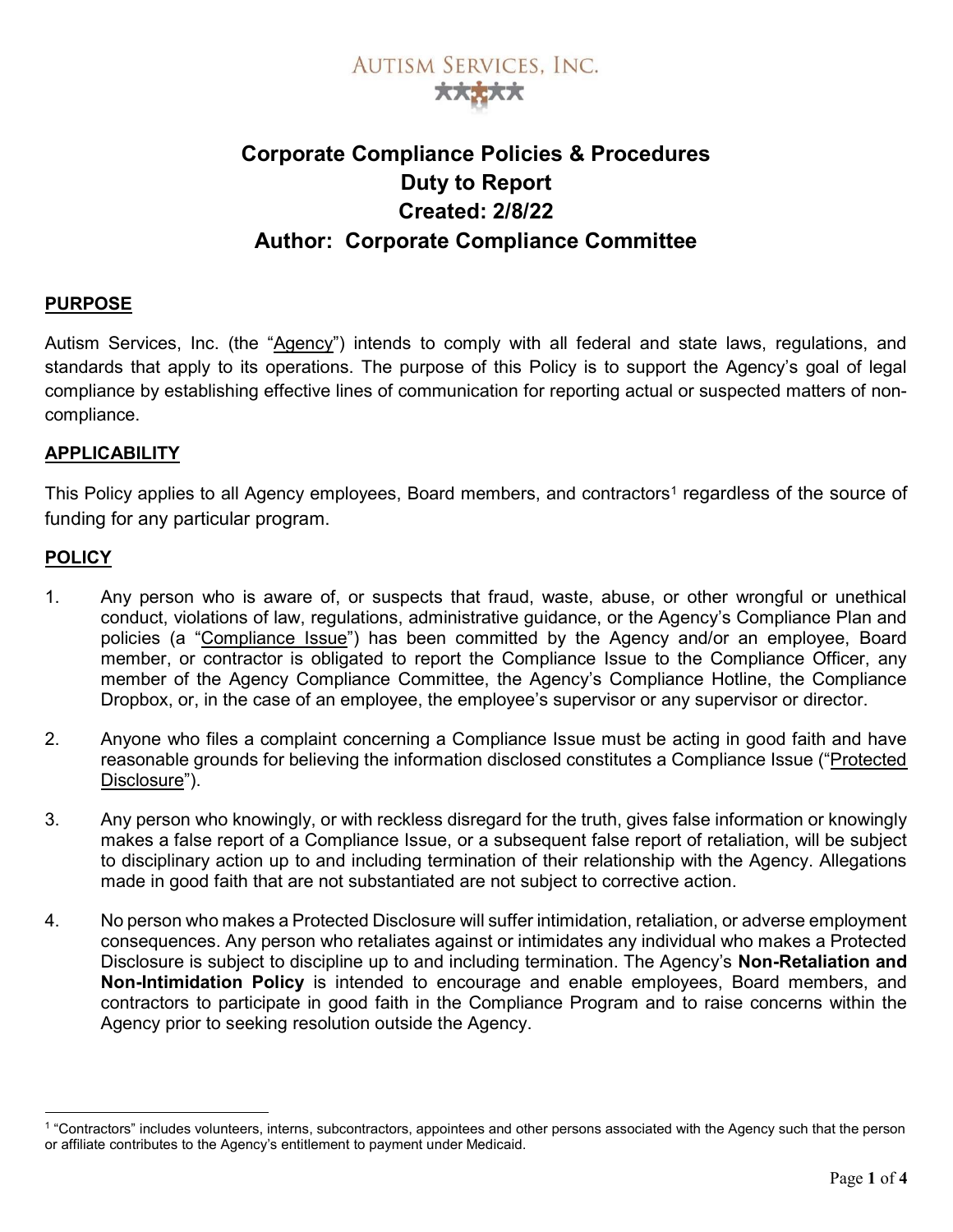5. Protected Disclosures may be made on a confidential basis by the complainant or may be submitted anonymously through the Agency's Compliance Dropbox. Protected Disclosures and investigatory

records will be kept confidential unless the matter is turned over to law enforcement or disclosure is otherwise required by law.

### PROCEDURE

- 1. When an employee, Board member, or contractor during the course of their employment or role first becomes aware of a Compliance Issue impacting the Agency, the individual must report the information directly to any of the following:
	- The Agency's Compliance Hotline at 716-631-5777 ext. 644;
	- The Agency's Corporate Compliance Officer by: (a) phone (716-631-5777 ext. 321), (b) email (complianceofficer@autism-services-inc.org), or (c) mail to "Attn: Corporate Compliance Officer, 40 Hazelwood Drive, Amherst, NY 14228";
	- An Agency Compliance Committee member;
	- The Compliance Dropbox located in the front foyer at 40 Hazelwood Dr. (anonymously or otherwise); or
	- If an employee, the employee's supervisor or any supervisor; or if a Board member, the CEO.

Note: Employees have the option to use the "Staying on Target" Form, which is available on Paylocity, and is appended to this Policy as Exhibit A, to make a report.

- 2. Any employees, Board members, or contractors who are aware of or suspect a Compliance Issue, and who do not fully disclose it to one or more of the above-named parties, may be subject to the same disciplinary action as those who are involved in the non-compliance.
- 3. If the complainant identifies themselves, the complainant will be contacted to acknowledge receipt of the Compliance Issue within three (3) working days for most issues and within twenty-four (24) hours for Compliance Issues that involve alleged criminal or environmental violations. All reports will be promptly and thoroughly investigated. Appropriate corrective action will be taken if warranted by the investigation.
- 4. The Compliance Officer will be responsible for initiating any further investigation. Confidential reports will be kept confidential unless the matter is referred to law enforcement or disclosure is required by law.
- 5. The Agency maintains effective lines of communication, ensuring confidentiality, for the reporting of Compliance Issues between the Compliance Officer, members of the Compliance Committee, the Agency's employees, managers, senior management, Board, and the Agency's first tier downstream contractors, and related entities.
- 6. The Agency forbids any form of intimidation or retaliation against any individual for reporting, in good faith, a Protected Disclosure. Employees, Board members, and contractors must immediately report any perceived retaliation and/or intimidation to the Compliance Officer. See also Non-Retaliation and Non-Intimidation Policy.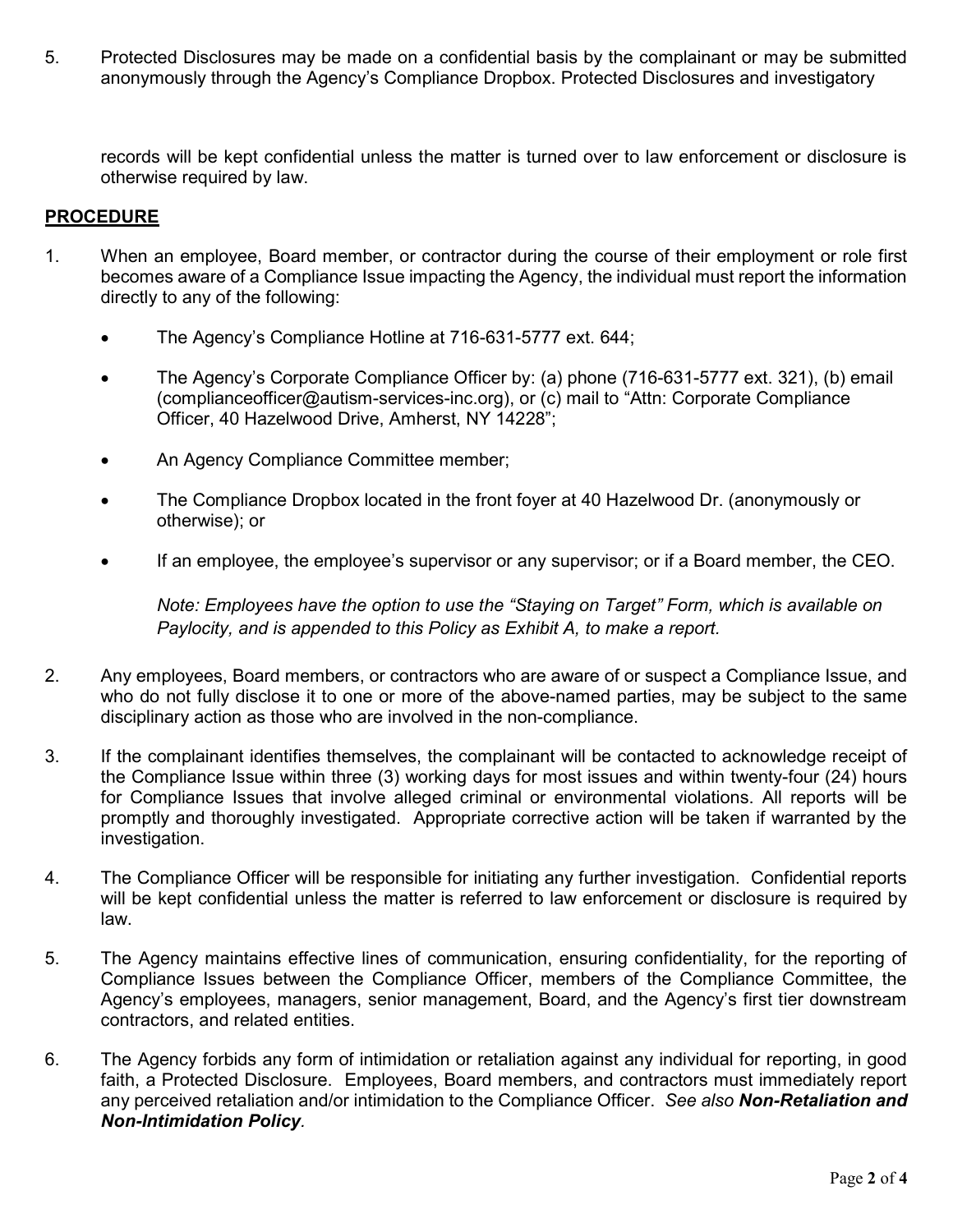## taying **On** Target

#### THIS FORM IS NOT TO BE USED TO REPORT ABUSE OF A PERSON

AUTISM SERVICES, INC. CORPORATE COMPLIANCE PROGRAM COMPLIANCE OFFICER: DONNA MARTINY 40 HAZELWOOD DR., AMHERST NY, 14228

It is Autism Services, Inc.'s goal to provide quality services while meeting high standards for ethical business practices and compliance with laws and regulations and you can help ensure that we are "Staying on Target" with that goal.

Please use this form, call the hotline at 631-5777 ext. 644, contact the Compliance Officer or a member of the agency's Corporate Compliance Committee, to report issues of concerns about suspected fraud, waste, or other improper or unethical business practices or regulatory compliance concerns by any employee, Board member, vendor independent contractor, or other person associated with the agency's entitlement to payment under Medicaid. You can also place this form in the Compliance Dropbox located in the front foyer at 40 Hazelwood Drive, Amherst NY 14228.

Some examples of concerns employees are expected to report include:

 $\cdot$  Misleading documentation  $\cdot$  Documenting or claiming services that were not provided  $\cdot$  Theft  $\cdot$ Misuse of funds, debit or credit cards, time and attendance · Conflicts of Interest · Inappropriate or unauthorized release of confidential information, verbal, written or electronic  $\cdot$  Any kind of false billing claims  $\cdot$  Retaliation  $\cdot$  Other violation of the Compliance Program

It is difficult to list every possible area of non-compliance, so employees are encouraged to discuss any questionable issue or observation with their supervisor or complete this form and the Corporate Compliance Officer will review the situation.

### Description of concern:

Site/Location:

L

 $\overline{a}$ 

\*\*All correspondence is strictly **confidential** and **anonymous** if desired.\*\*

**Optional:** Keep in mind if you do not identify yourself, you will not be notified of the results of the review. Thank you.

(Please print)

Name: Phone: